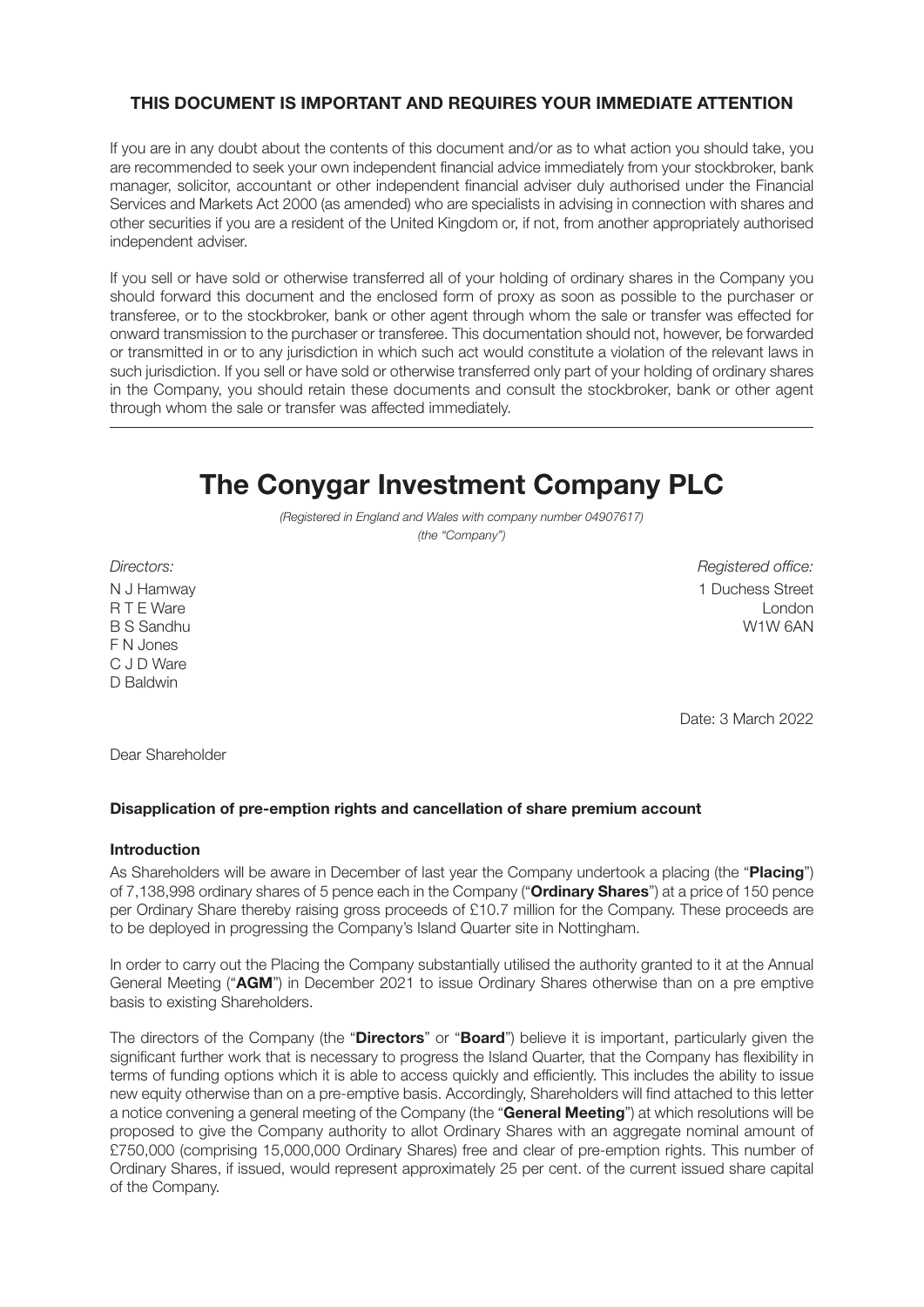In addition it is also proposed to cancel the amount currently standing to the credit of the Company's share premium account (£10,158,929.21). Should the relevant resolution be passed at the General Meeting application will be made to the Court to confirm the cancellation and to thereby create a special reserve that will be distributable and available to fund dividends and other distributions to Shareholders in the event that the Board determines to make any such dividends or other distributions.

### **General Meeting**

Shareholders will find attached to this letter the notice of General Meeting. The General Meeting is to be held on 28 March 2022 at 1 Duchess Street, London W1W 6AN. At the General Meeting the following resolutions (the "**Resolutions**") will be proposed with Resolution 1 being proposed as an ordinary resolution and Resolutions 2 and 3 being proposed as special resolutions:

- Resolution 1: to authorise the Directors to allot and issue Ordinary Shares up to an aggregate nominal amount of £750,000;
- Resolution 2: to disapply statutory pre-emption rights up to an aggregate nominal amount of £750,000; and
- Resolution 3: subject to the confirmation and approval of the Court the amount of £10,158,929.21 presently standing to the credit of the Company's share premium account be cancelled and the amount so cancelled be credited to a reserve.

Shareholders should note that these authorities, if granted, will be in substitution for all current unused authorities including those granted at the AGM in December 2021. Furthermore, the authorities are granted for the period expiring on the earlier of the date of the next Annual General Meeting of the Company and 15 months from the date of the passing of the Resolutions.

**The General Meeting will be held in accordance with the UK Government guidelines and the requirements of the venue in relation to the COVID-19 pandemic in effect at the time of the General Meeting. The situation is constantly evolving, and the UK Government may change current guidance or implement new restrictions relating to the holding of general meetings during the affected period. The Company continues to closely monitor the situation and any changes to the arrangements for the General Meeting will be communicated to Shareholders before the General Meeting through its website (www.conygar.com) and, where appropriate by Regulatory Information Service announcement.**

#### **Action to be taken**

You will find enclosed with this letter a form of Proxy (the "**Form of Proxy**") for use in connection with the General Meeting. You are requested to complete the Form of Proxy in accordance with the instructions printed on it and return it as soon as possible, but in any event to be received by the Company's Registrars, Share Registrars Limited, 3 The Millennium Centre, Crosby Way, Farnham, Surrey GU9 7XX, by hand or by post or by email to voting@shareregistrars.uk.com, not later than 11.00 a.m. on 24 March 2022.

#### **Recommendation**

The Board considers that the proposals set out in this letter and the passing of the Resolutions to be in the best interests of the Company and its Shareholders taken as a whole and therefore unanimously recommends that Shareholders vote in favour of the Resolutions to be proposed at the General Meeting as the Directors intend to do so in respect of their own holdings of Ordinary Shares amounting, in aggregate, to 11,747,235 Ordinary Shares representing 19.7 per cent. of the issued share capital of the Company.

Yours faithfully,

**N J Hamway** *Chairman*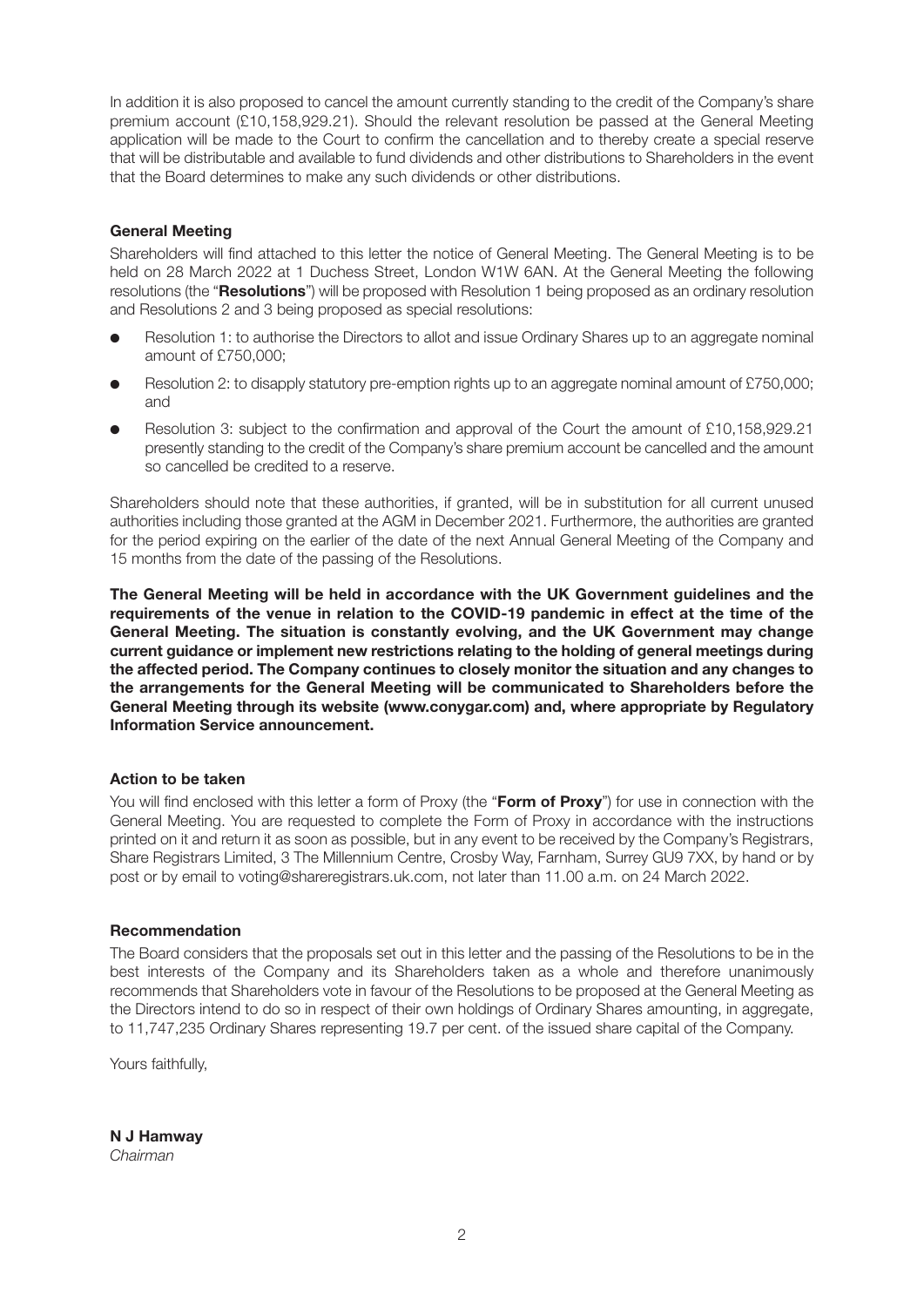# **The Conygar Investment Company PLC**

*(Company Number 04907617) (the "Company")*

## **NOTICE OF GENERAL MEETING**

**NOTICE IS HEREBY GIVEN** that a General Meeting of the Company will be held at 1 Duchess Street, London W1W 6AN at 11.00 a.m. on 28 March 2022, to consider and, if thought fit, pass the resolutions below of which resolution 1 will be proposed as an ordinary resolution and resolutions 2 and 3 will be proposed as special resolutions.

### **ORDINARY RESOLUTION**

1 That, in substitution for all subsisting authorities to the extent unused, the Directors be and are generally and unconditionally authorised for the purposes of section 551 of the Companies Act 2006 (the "**Act**") to exercise all the powers of the Company to allot shares in the Company provided that this authority shall be limited to the allotment of up to an aggregate nominal amount of £750,000 (comprising 15,000,000 ordinary shares in the Company) and provided that this authority (unless renewed, varied or revoked by the Company in a general meeting) is for a period expiring on the earlier of (i) the conclusion of the next Annual General Meeting of the Company or (ii) the expiry of 15 months from the passing of this resolution and the Company may, before such expiry of this authority, make an offer or agreement which would or might require the shares to be allotted or rights to subscribe for, or convert any security into shares to be granted after such expiry and the Directors may allot shares or grant rights to subscribe for, or convert any security into shares in pursuance of such offer or agreement notwithstanding that the authority conferred by this resolution has expired.

#### **SPECIAL RESOLUTIONS**

- 2 That, in substitution for all subsisting authorities to the extent unused, subject to the passing of resolution 1 above, the Directors be and are hereby generally and unconditionally empowered pursuant to sections 570(1) and 573 of the Act to allot equity securities (within the meaning of section 560(1) of the Act) wholly for cash pursuant to the authority conferred by resolution 1 and/or by way of a sale of treasury shares as if section 561(1) of the Act did not apply to any such allotment, provided that this power shall be limited to the allotment of equity securities:
	- (a) in connection with an offer of such securities by way of rights to holders of ordinary shares in the Company in proportion (as nearly as may be practicable) to their respective holdings of such shares, but subject to such exclusions or other arrangements as the Directors may deem necessary or expedient in relation to treasury shares, fractional entitlements or any legal or practical problems under the laws of any territory, or the requirements of any regulatory body or stock exchange;
	- (b) otherwise than pursuant to sub-paragraph (a) above up to an aggregate nominal amount of £750,000 (comprising 15,000,000 Ordinary Shares),

 and this power (unless renewed, varied or revoked by the Company in a general meeting) shall expire on the earlier of (i) the conclusion of the next Annual General Meeting of the Company and (ii) the date falling 15 months after the date of the passing of this resolution, save that the Company may, before such expiry make an offer or agreement which would or might require equity securities to be allotted, or treasury shares to be sold after such expiry and the Directors may allot equity securities, or sell treasury shares, in pursuance of any such offer or agreement notwithstanding that the power conferred by this resolution has expired.